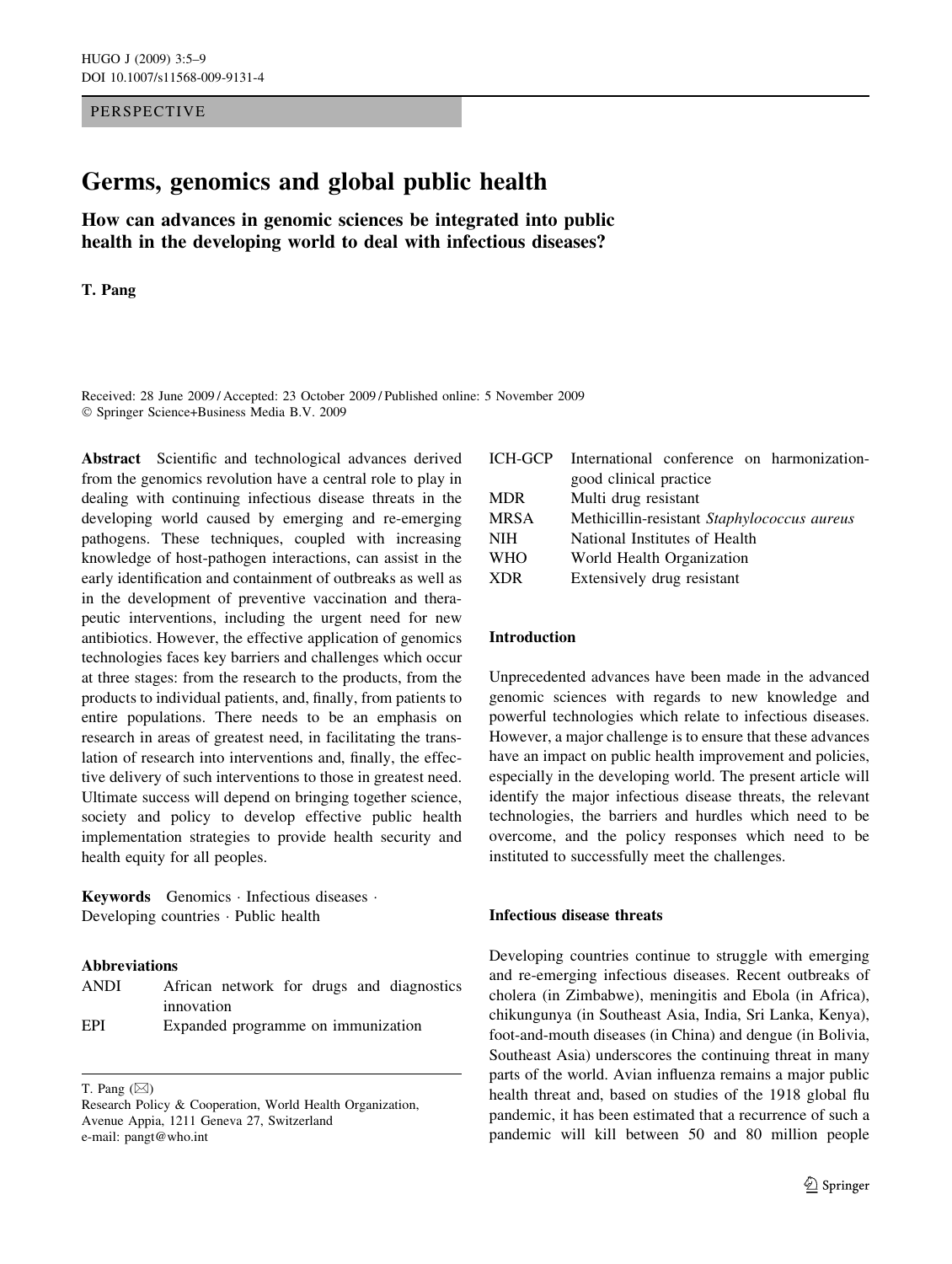worldwide, 95% of them in the developing world (Murray et al. [2006](#page-4-0)), at an estimated economic cost of \$3 trillion. In addition, the threat of new pathogens emerging was illustrated by the appearance of a new arenavirus in South Africa in 2008 which killed four out of five people it infected (Keeton [2008\)](#page-4-0). In addition, there are continued concerns with the possibility and risk of pathogens crossing the animal to human transmission barrier (Normile [2009\)](#page-4-0).

Antibiotic resistance constitutes another major public health threat (Taubes [2008](#page-4-0)) and includes MDR- (multi-drug resistant) and XDR-TB (extensively-resistant tuberculosis), MRSA (methicillin-resistant Staphylococcus aureus), vancomycin-resistant Enterococcus and MDR Salmonella typhi. In addition, there are concerns with the recent appearance of resistance to artemisinin-combined therapy for malaria on the Thai-Cambodia border and emergence of resistance among influenza viruses to the antiviral agent oseltamivir (tamiflu). It has been estimated that by 2009, 98% of circulating influenza A/H1N1 virus strains in North America have become resistant to oseltamivir (Layne et al. [2009](#page-4-0)) and there are worrying reports of resistance developing among the much more virulent H5N1 strain of influenza. In a recent analysis of emerging and re-emerging infectious disease threats globally, Jones et al. [\(2008\)](#page-4-0) showed that approximately 60% of these threats came from zoonoses or wildlife origins (e.g. wild birds in the case of avian influenza, bats in the case of Nipah virus, etc.), 20% were vector borne agents and 20% were due to antibiotic-resistant bacteria. ''Hot spots'' of emergence of these threats were almost exclusively located in the developing world, i.e. in tropical Asia, central America and tropical Africa. Importantly, and ironically, resources for surveillance and investigation of these threats are focused in areas where the next emerging pathogen is least likely to come from, i.e. in the developed world.

Another important threat exists in the context of the current global financial crisis (Horton [2009](#page-4-0)) and the reality that the health budget is often the first to be cut in developing countries in times of scarce resources. It is also likely that overseas development aid, which is relied upon by many low-income countries for a significant portion of their health budgets, may also be reduced in the coming years. This may further weaken many health care delivery systems in low and middle-income countries which are already in a weak and fragile state, thus affecting their ability to effectively respond to infectious disease threats.

#### Technologies derived from genomics

The genomics and post-genomics era has been accompanied by an impressive array of new and powerful technologies which have a direct impact on the diagnosis, control

and prevention of infectious diseases. An analysis of the top ten biotechnologies for improving health in developing countries identified diagnostics, vaccines and drug and vaccine delivery as the top three technologies (Daar et al. [2002](#page-4-0)). In broader terms, the list of key technologies include the following:

- 1. The rapid identification of pathogens—this is the cornerstone of surveillance and detection of new or reemerging pathogens and relies on the rapid sequencing of pathogen sequences followed by comprehensive, comparative analysis with genomic sequences present in openly accessible databases.
- 2. Rapid, cheap, easy to use, point of care diagnostics ideally, these tests should be able to detect multiple pathogens and be usable in least developed settings. Better tests for TB and malaria, for example, can have a significant impact on the burden of disease in affected areas (Mabey et al. [2004](#page-4-0)).
- 3. Better, more effective, easily deployable vaccines beyond the traditional vaccines used in the EPI (Expanded Programme on Immunization) there is also a need to better utilize existing vaccines (e.g. against typhoid, pneumonia) and develop more effective vaccines in the future (e.g. against TB, malaria, HIV/ AIDS).
- 4. Genomics in drug discovery—pathogen genome sequences, combined with other approaches such as access to chemical libraries and molecular-target high throughput screening, are the starting points of many drug discovery and vaccine development initiatives directed at neglected diseases affecting developing countries e.g. the African Network for Drugs and Diagnostics Innovation (ANDI) and Aeras, which aims to develop new, safe and effective vaccine regimens to prevent tuberculosis in children, adolescents and adults.
- 5. Applications to vector control—the recent availability of complete genome sequences for some major disease vectors (e.g. Aedes spp., Anopheles spp.) will see some important future applications for the control of these disease-transmitting mosquitoes, including strategies to reduce or eliminate their competence as vectors of disease (Povelones et al. [2009](#page-4-0)).
- 6. Monitoring resistance (viral, bacterial, protozoal) molecular markers for development of resistance to anti-microbial agents, rapidly deployed together with diagnostic tests, is critical for surveillance and appropriate therapeutic responses.
- 7. Translating new knowledge of host-pathogen interactions into better interventions—there is an increasingly important body of knowledge which links infections with the immune and inflammatory responses, including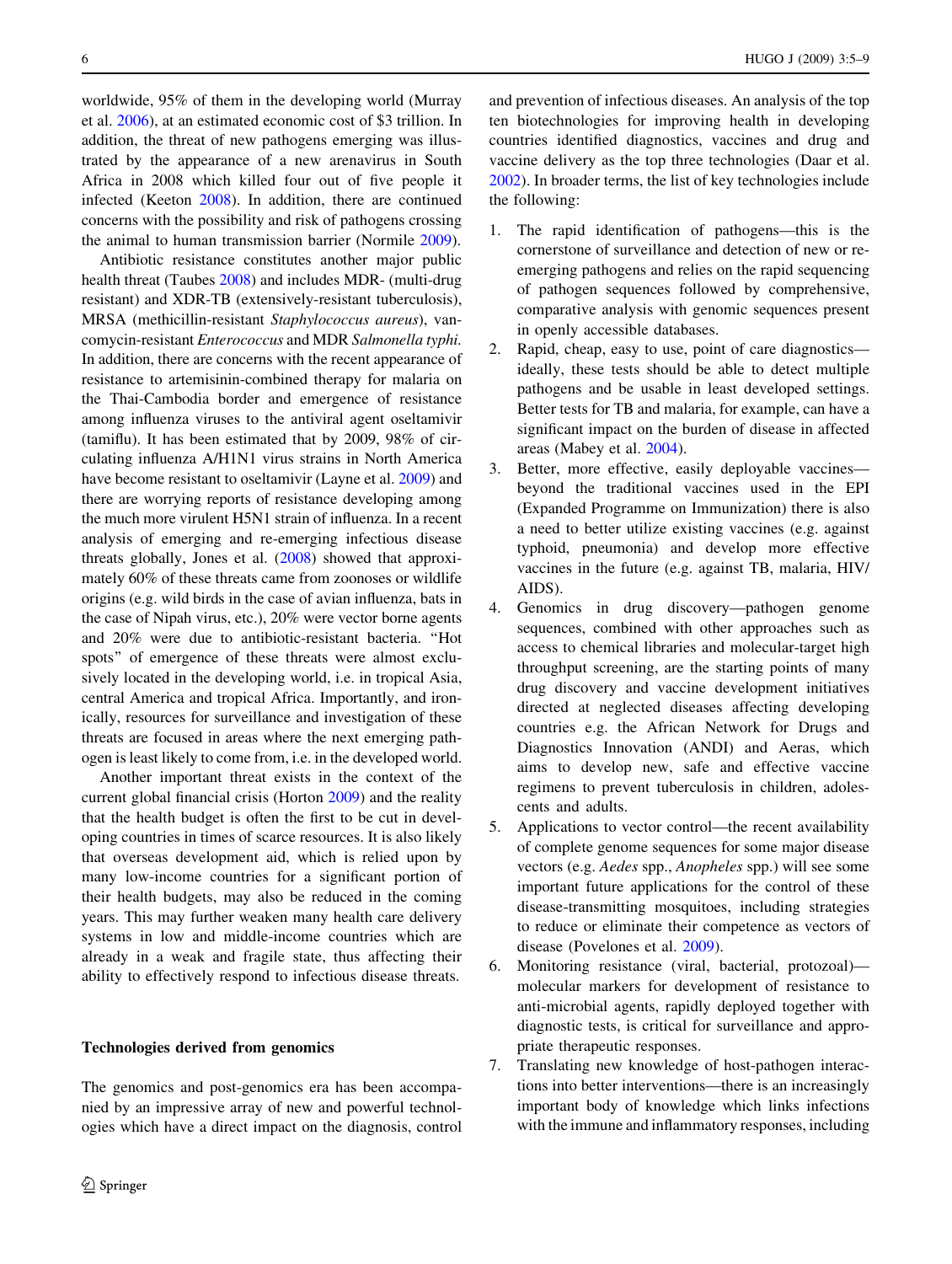the genetic susceptibility to infectious diseases. Advances in this field have important implications for the development of therapeutics and diagnostics in the future. Pharmacogenomics and personalized medicine, for example, promises to improve drug safety and efficacy (McGuire et al. [2007;](#page-4-0) Katsanis et al. [2008](#page-4-0)). A recent study by Nijnik and Hancock [\(2009](#page-4-0)) described the antimicrobial and immunomodulatory activities of host-defence peptides and their potential applications for tackling antibiotic-resistant infections.

With regard to future technologies, it is also useful to consider areas where technology development is needed for dealing with infectious disease threats. A ''window'' into what might constitute these priority research areas can be gleaned from the recently announced US NIH Challenge Grants in Health and Science Research (NIH [2009](#page-4-0)) which highlighted the following as some of the priority areas:

- 1. Development of biomedical technologies and systems, including the provision of ''immediate diagnostic information for multiple conditions at the point-ofcare'';
- 2. New computational and statistical methods for the analysis of large data sets from next-generation sequencing technologies;
- 3. Theranostics—the combined delivery of diagnostic and therapeutic agents;
- 4. Develop diagnostics and drugs for multiple- and extensively drug-resistant tuberculosis;
- 5. Develop drugs for neglected tropical diseases, with a special emphasis on malaria;
- 6. Novel approaches to improve immunogenicity of vaccines against small molecules.

It is also important to emphasize that genomics-derived technologies alone are not sufficient to deal with infectious disease threats. A Foresight Report from the United Kingdom has identified that, in addition to genomics and postgenomic approaches for rapid characterization of pathogens, it is also important to consider innovative IT (information technology) applications to capture, analyse and model data (e.g. the use of hand held devices); non invasive mass screening of people, animals and plants; and chip-based portable diagnostic devices (King et al. [2006\)](#page-4-0).

#### Barriers and challenges

The effective application of the technologies mentioned above faces some key barriers and challenges which occur at three stages: from the research to the products, from the products to individual patients, and, finally, from patients to entire populations.

# Barrier 1—The R&D barrier: from publications to products

The central questions here is: "are we doing the right science to get the appropriate knowledge and interventions with regards to both the areas and the types of research?

It has been estimated that approximately \$160 billion was invested in global health research & development globally, compared to \$85 billion in 1998 and \$30 billion in 1986 (Burke and Matlin [2008](#page-4-0)). Despite this influx of funds, gaps and imbalances continue to exist in the research process. The existence of the ''10/90 gap'', for example, is well known where only 10% of global health research funding is spent on 90% of the global disease burden. There also exists a well-known market failure in producing drugs for neglected tropical diseases in the developing world—of 1,556 new drugs developed between 1975–2004, only 21 (1.3%) were for these diseases (Chirac and Torreele [2006](#page-4-0)). In terms of support for various research areas, a recent report analyzing funding patterns among more than 100 donors found that 80% of the funding were allocated to HIV/AIDS, TB and malaria (Moran et al. [2009\)](#page-4-0). In another analysis of the types of research funded by the major UK agencies, it was found that an average of only 1% of funding was allocated to health services research (Rothwell [2006\)](#page-4-0) with the bulk of the funding going to biomedical, clinical and epidemiological research.

More tellingly, most of the funding for health research is focused on the development of new technologies, rather than making use of existing interventions—in one analysis, 97% of grants were for the development of these new technologies which was estimated to be able to reduce child mortality by 22% (Leroy et al. [2007\)](#page-4-0). However, if, instead, research were focused on making better use of existing technologies, the reduction in mortality can be much higher at 66%. In the future, a lot more attention needs to be paid to this field of implementation research.

# Barrier 2—the translation barrier: from products to patients

In the context of this barrier the key question is ''do we have the most efficient processes to ensure that effective products benefits the patients?'' In spite of the large amounts of resources going into global health R&D, the number of new drugs in the pipeline is actually decreasing as exemplified by the lower number of new antibiotics coming on the market. Clinical trials, the cornerstone of getting drugs and other interventions to patients, are facing major problems with regards to high costs, difficulties in recruitment of trial participants, more regulations and concerns about transparency and accountability. These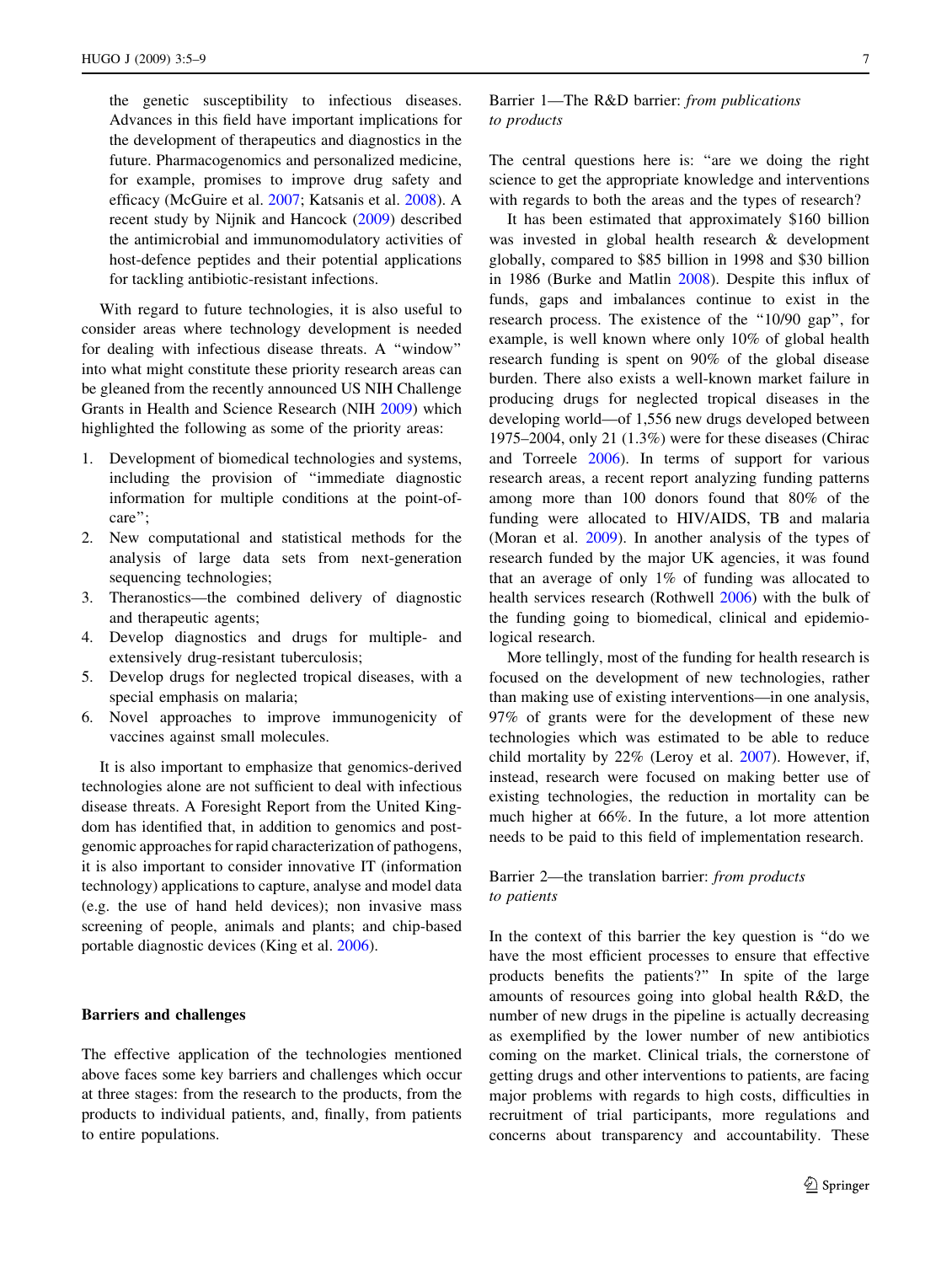concerns include unethical behavior on the part of pharmaceutical companies, publication bias, and the nonreporting of adverse events or negative results. Importantly, the developing countries will be affected as it has been estimated that nearly 20% of clinical trials globally now take place in the developing world, up from in 9% in 2003 (Normile [2008](#page-4-0)). Most of the increases are occurring in Russia, India, China and Brazil. The main reasons for increasing interest in conducting trials in the developing world relate to lower costs, accelerated recruitment and perceived ease of overcoming ethical and regulatory barriers. There is also some concern about the over-regulation of clinical trials, specifically the requirements to adhere to the ICH-GCP guidelines which places too much emphasis on the process rather than on the benefits to the patients (White [2006](#page-4-0); Farrar [2007](#page-4-0)). These bureaucratic requirements also place clinical trials beyond the reach of most developing country investigators and disempowers them from truly participating in the research and sharing in the benefits.

Inefficiencies have also been noted in the diagnostics field and an important question in this regard is ''what is the human and economic costs of bad diagnostics?'' Many developing countries lack stringent evaluation of diagnostic tests and, in the case of dengue diagnostics, for example, the claims of manufacturers were found to be well short of acceptable standards (Blacksell et al. [2006](#page-4-0)). In a more comprehensive analysis of diagnostic evaluations reported in journals from 1978–1993, it was found that less than half of the studies fulfilled more than three of the seven methodological standards for diagnostics (Peeling et al. [2006\)](#page-4-0).

# Barrier 3—the implementation barrier: from patients to people

In some ways this is the most challenging of the three barriers and focuses on the question ''do we have the needed delivery systems to get interventions to those in greatest need?'' Health systems failures and lack of access to the most basic interventions are at the heart of the problem. For example, Jones et al. [\(2003](#page-4-0)) found that less than 50% of children in the developing world were receiving basic, proven, effective and cheap interventions such as vitamin A, tetanus immunization and insecticide-treated bednets. Tragically, the gap in coverage for four interventions (family planning, maternal and neonatal care, immunization, and treatment of sick children) was larger for the poorer segments of the population living in these countries (WHO [2008](#page-4-0)). There are many reasons for these failures of delivery but foremost among them are the shortage of health workers, lack of reliable health information, insufficient financing and poor infrastructure. In relation to health

workers, for example, Africa, which bears 25% of the global burden of disease only has 2–3% of the global health work force (WHO [2006\)](#page-4-0). In addition, in many low-income countries the recent deluge of external aid delivered through multiple global health initiatives has created additional problems and strains on already weak and fragile health systems. There is evidence of fragmentation and lack of coordination between these initiatives and they tend to be ''top down'' and donor-driven, with a focus on short-term results around ''big'' diseases, thus creating vertical ''silos'', rather than overall health system strengthening. In Haiti, for example, a focus on HIV/AIDS testing and treatment resulted in the neglect of testing for syphilis with the result that children born to HIV-positive mothers were avoiding HIV/AIDS but dying of syphilis (Peeling et al. [2004\)](#page-4-0). With many of these initiatives there is also a lack of evaluation of the impact of their activities and limited accountability mechanisms, thus bringing into question the longer term sustainability of the activities.

In the context of this third barrier, another important challenge is the weak linkages which exist between research and policy development. Policy makers and researchers have conflicting interests and often do not trust each other (WHO [2004](#page-4-0)). Importantly, researchers need to present science in a way which is understandable to policy makers and able to answer the three questions they are most concerned with: "can it work, will it work, is it worth it?" As stated previously in a quote attributed to Sir Michael Marmot, the reality is that ''scientific findings do not fall on blank minds that get made up as a result. Science engages with busy minds that have strong views about how things are and ought to be'' and it is therefore important that researchers and policy makers work together, perhaps through ''knowledge brokerage'' mechanisms to more effectively use scientific evidence in health policy development. In the context of application of technological advances derived from genomics this is particularly important as the science is often complex and the benefits not immediately obvious to the policy- and decisionmakers.

## **Conclusions**

Genomics has made great strides in the past decade and its importance for the diagnosis, treatment, prevention and control of infectious diseases remains paramount. However, and in order to have an impact on global public health, the unprecedented scientific advances must be complemented with efforts to apply resulting knowledge and technologies to mitigate threats to health in the developing world. Barriers between research and public health application must be addressed and the mantra of ''sequencing, sequencing,